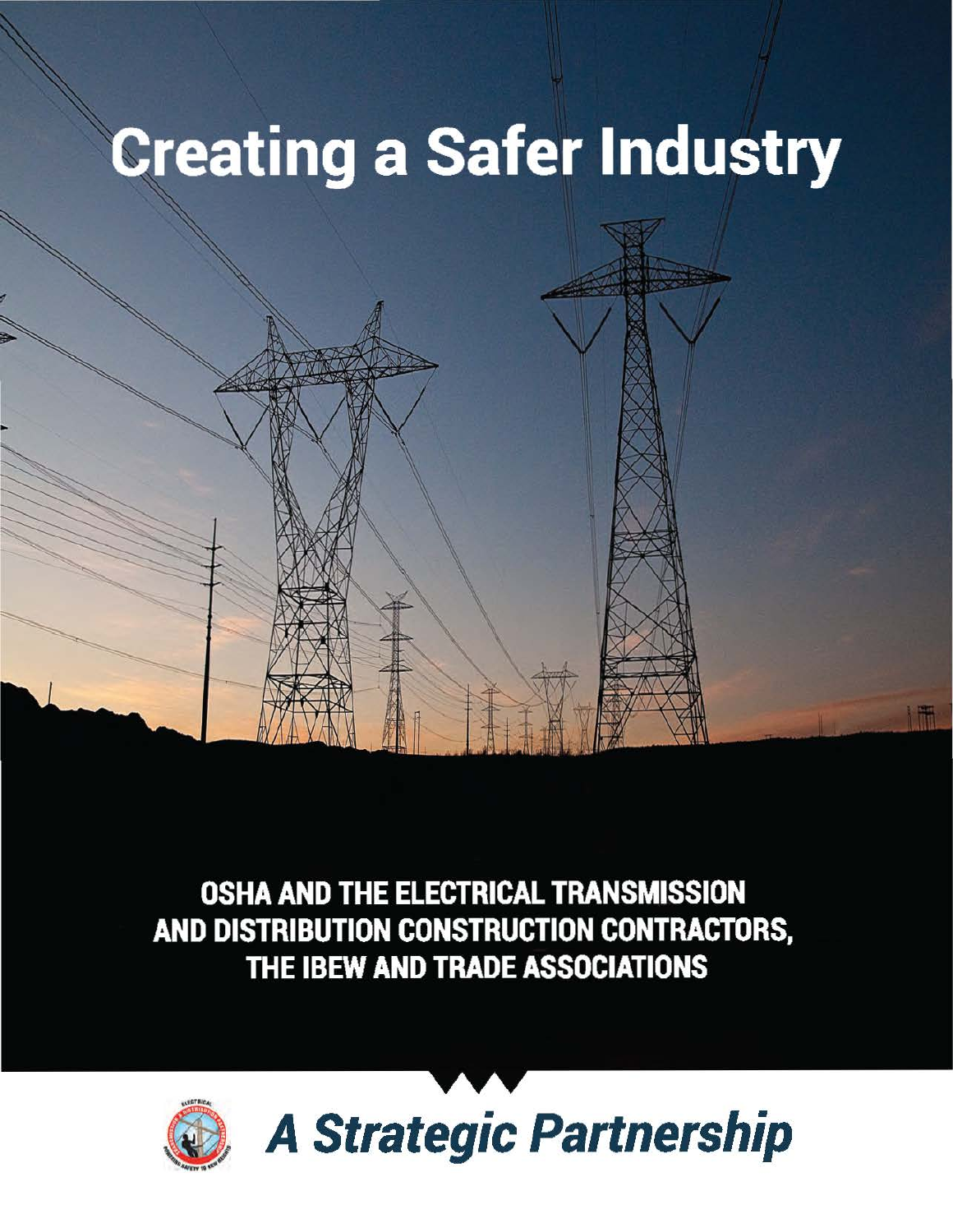#### Creating a Safer Industry: OSHA AND THE ELECTRICAL TRANSMISSION AND DISTRIBUTION CONSTRUCTION CONTRACTORS, THE IBEW AND TRADE ASSOCIATIONS STRATEGIC PARTNERSHIP





Edison Electric Institute www.eel.org

INTRE

**INTRFN** 

www.intren.com



OutPerforming. Everyday. Davis H. Elliot Company, Inc. www.davishelliot.com



Michels Corporation www.michels.us





www.IBEW.org









Aldridge Electric, Inc. www.aldridgegroup.com



Asplundh Tree **Expert Company** www.asplundh.com



The Goldfield Corporation Henkels & McCoy Group, Inc. The Goldfield Corporation

www.goldfieldcorp.com

MasTec www.mastec.com

MasTec

**Sonstruction<br>Sorvices Group, Inc.** 

MDU Construction

Services Group, Inc. www.mducsg.com









www.henkels.com

Pike Electric, LLC www.pike.com



PLH Group, Inc. www.plhgroupinc.com



Quanta Services, Inc. www.quantaservices.com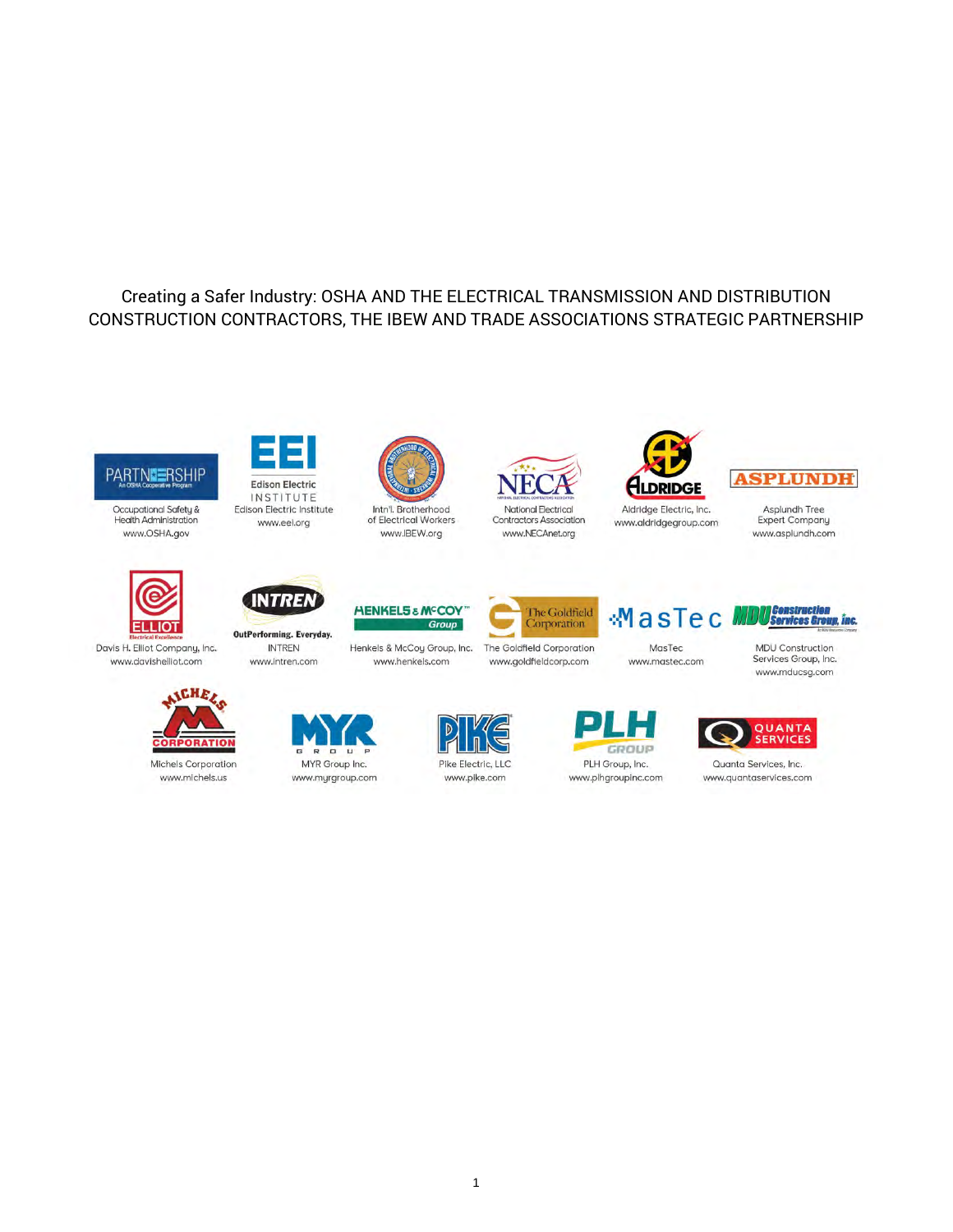*The OSHA strategic partnership is the most amazing combination of the CEOs of all major Transmission and Distribution contractors, OSHA, the IBEW, and industry trade groups. This group came together over 12 years ago to set aside competitive differences in the name of safety for all employees. The results speak for themselves with dramatic reductions in fatalities and serious injuries across the country.* 

"

# ORIGIN AND HISTORY OF THE PARTNERSHIP

Electrical line workers construct and maintain the national energy infrastructure that delivers electricity to our homes, factories, and businesses. These men and women are highly skilled workers who work in hazardous environments each day to ensure reliable and safe electricity service for all Americans.

"The OSHA strategic partnership is the most amazing combination of the CEOs of all major Transmission and Distribution contractors, OSHA, the IBEW, and industry trade groups," said J. Eric Pike, chairman and CEO of Pike Corporation. "This group came together over 12 years ago to set aside competitive differences in the name



of safety for all employees. The results speak for themselves with dramatic reductions in fatalities and serious injuries across the country."

The unprecedented collaboration to which Pike referred came together in 2004, signaling a call to action to reduce injury and fatality rates across the industry.

The alliance included five companies - Henkels & McCoy, Inc., MDU Construction Services Group, Inc., MYR Group Inc., Pike Electric, inc., Quanta Services, Inc. - and the National Electrical Contractors Association (NECA), the International Brotherhood of Electrical Workers (IBEW),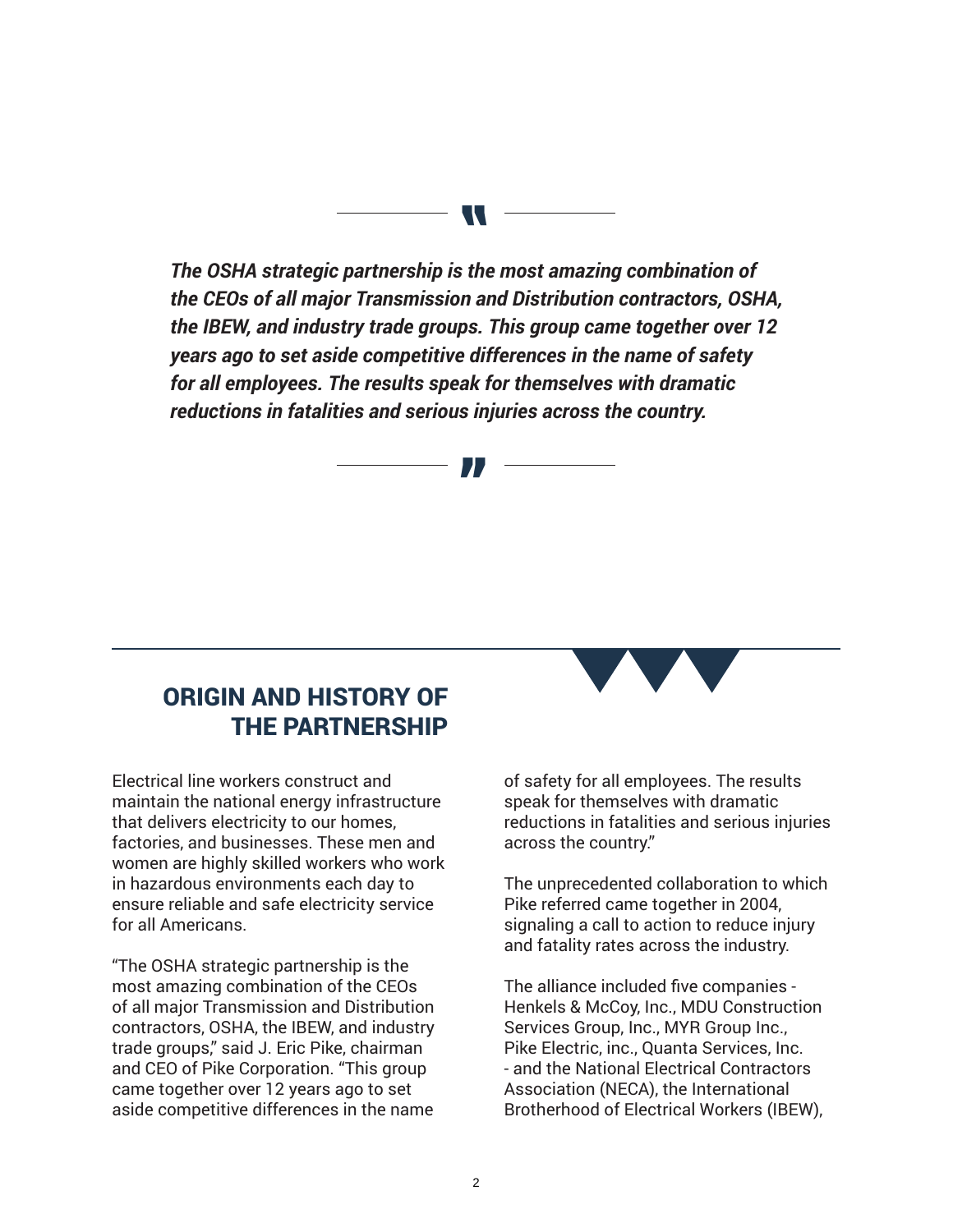Edison Electric Institute (EEI), and the Occupational Safety and Health Administration (OSHA) working together on the first-ever industry-specific safety initiative.

Today the Electrical Transmission & Distribution (ET&D) Partnership is a formal collaboration of industry stakeholders that sets new best practices for safety excellence for our nation's line workers. It is one of only a few national partnerships between employers and OSHA.

> *"We faced many challenges early in this partnership," said Wilson Yancey, Vice President of Safety, Health, and Environment for Quanta Services, Inc. "They included getting industry leaders to set aside generations of competitive training to collaborate; building the trust required to share such sensitive data; and helping OSHA see the value of the first-ever industry-specific safety initiative."*

Bill Koertner, chairman of MYR Group, added that parties across the collaboration were skeptical of its viability. "There was considerable doubt when the OSHA Strategic Partnership (OSP) was organized that the various parties could put aside their differences and unite around the goal of making our industry a safer place to work."

Ultimately, though, the focus on protecting the men and women who keep electrical services growing and functioning outstripped any competitive resistance. " After many months of discussions, we decided to stop blaming others and started solving safety problems as an industry, not individually," said Koertner.

Bill Donovan, Deputy Regional Administrator of OSHA's Region V, recalls the collaborative environment as it came together. "We had utility owners and their reps at the table, we had the biggest line contractors at the table, we had IBEW and NECA at the table, we had the CEOs of the companies committed. We had five years of data with OSHA and we just rolled up our sleeves and all started working."

With the determination and dedication of those involved, the ET&D Partnership has grown year after year. Today the Partnership includes 13 ET&D construction contractors and covers the vast majority of total workers in the line construction industry. The Partnership is a collaboration in the truest sense of the word—including government, industry, union, nonunion, and trade association safety and health professionals—and is in effect until December 31, 2018.

"While much work remains," said Koertner, "we can all take pride that we have made a meaningful difference in reducing the number of serious injuries and fatalities in our industry."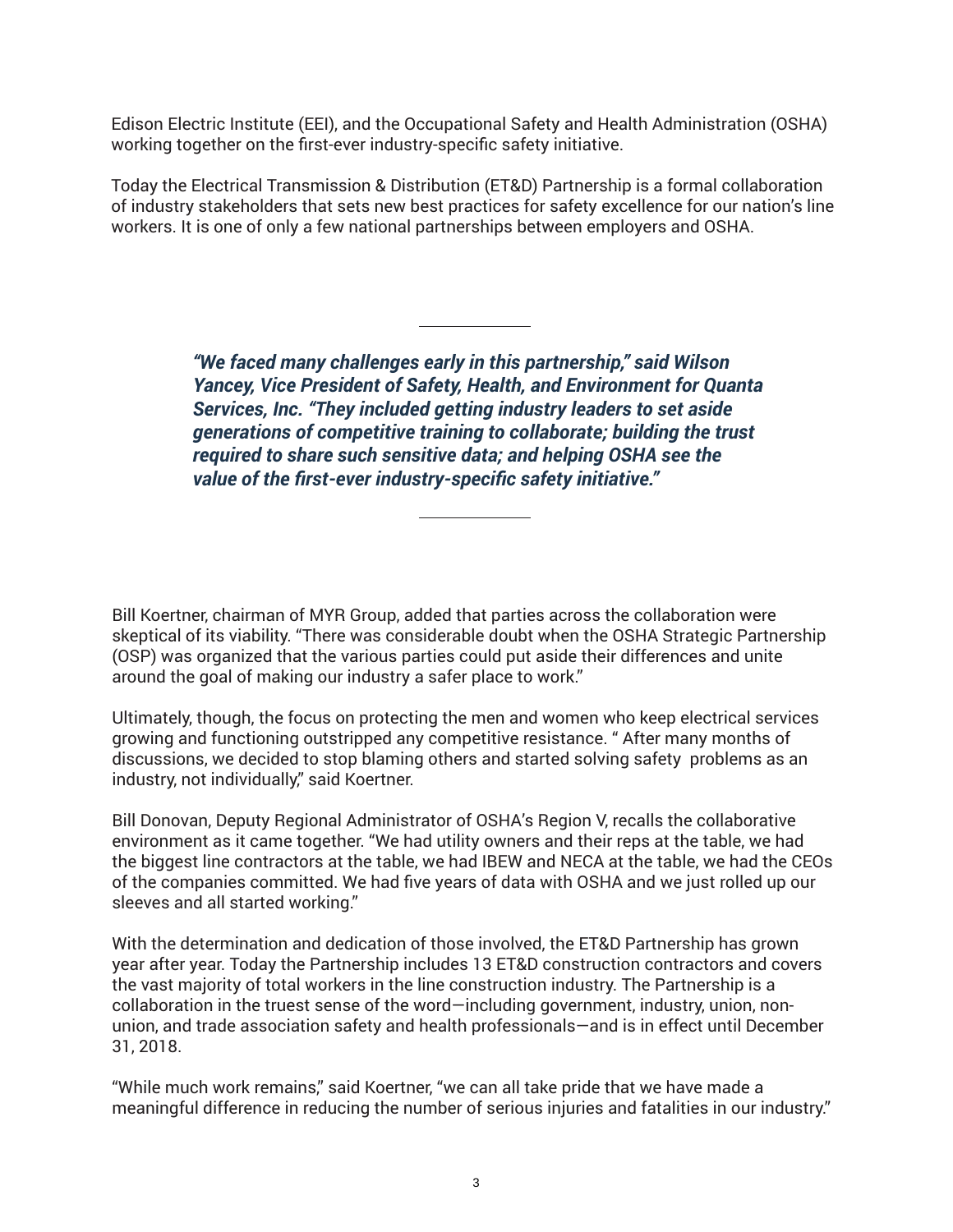## GOALS OF THIS PARTNERSHIP INCLUDE:

- • Perform data collection and analysis to establish causes of fatalities, injuries and illnesses for electrical work in the industry.
- • Developing and evaluating the effectiveness of the Best Practices to reduce the number of fatalities, injuries and illnesses and any other significant hazards identified by the industry partners.
- • Ensuring that the partners' employees are effectively trained to follow safety and health rules, to utilize the established Best Practices and to change safety culture.
- • Communicating information to improve the safety and health culture within the electrical transmission and distribution industry.

According to the partner companies, the impact of this effort has reached more than 239,000 workers between 2005 and 2016, a majority of the electrical transmission and distribution (ET&D) industry.

# PARTNERS AS OF NOVEMBER 2016:

Aldridge Electric, Inc. Asplundh Tree Expert Co. Davis H. Elliot Company, Inc. Edison Electric Institute (EEI) The Goldfield Corporation Henkels & McCoy Group, Inc. International Brotherhood of Electrical Workers (IBEW) Intren, Inc. MasTec MDU Construction Services Group, Inc. Michels Corporation MYR Group Inc. National Electrical Contractors Association (NECA) Occupational Safety and Health Administration (OSHA) Pike Electric, LLC PLH Group, Inc. Quanta Services, Inc.



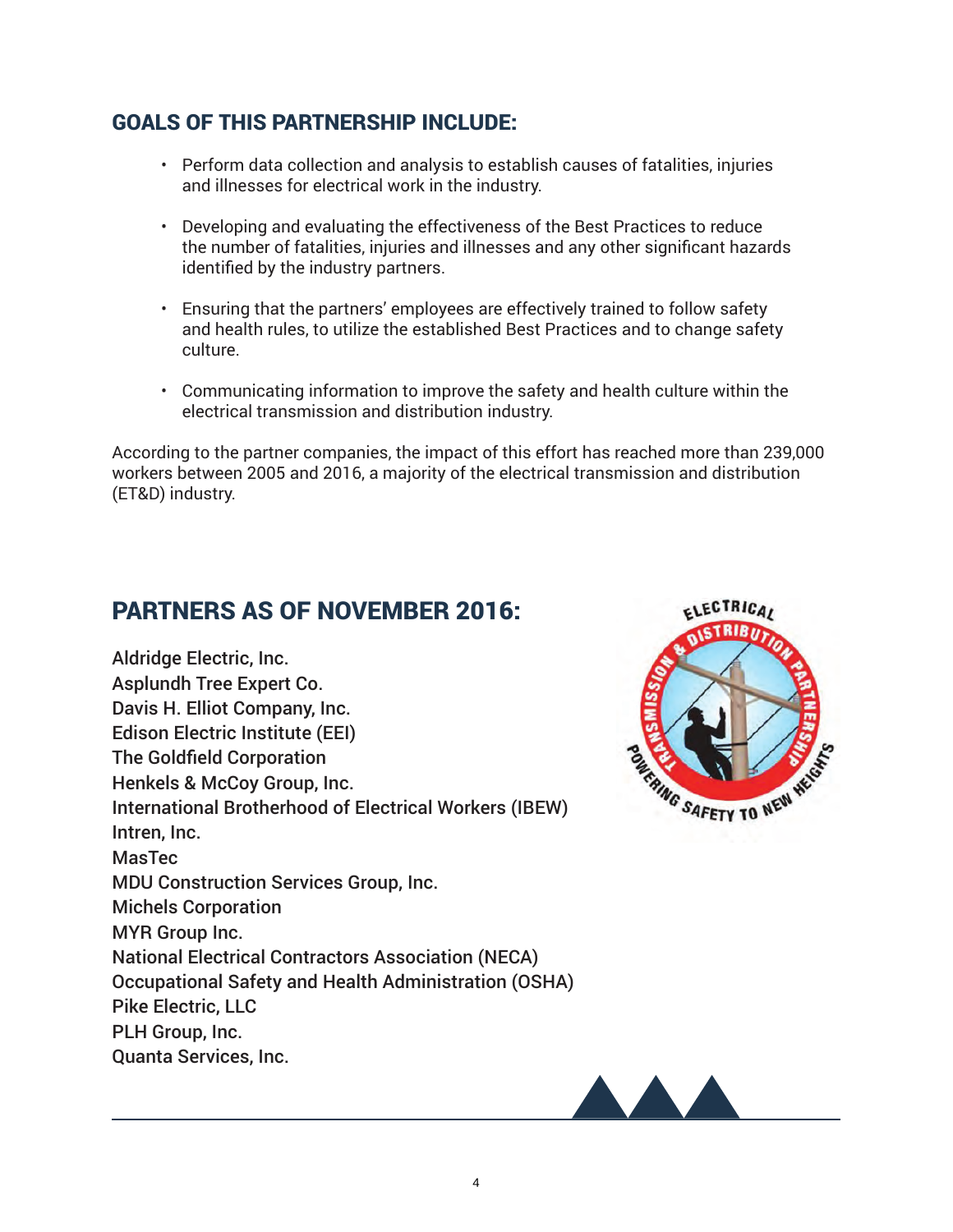# PARTNERSHIP STRUCTURE AND MANAGEMENT

Though the initial members were executives, owners, and high-level reps, the Partnership has diversified into a unique structure that involves workers at all levels of the organizations, from CEOs to line workers. A multi-tiered approach, with management teams and task teams, has proven to be the foundation for the successes of this Partnership. An



Executive Team, Steering Team and multiple Task Teams have been assigned specific roles and responsibilities to guide and manage the Partnership:



The **Executive Team** leads the subordinate teams and provides direction for the Partnership. The Executive Team, made up of CEO-level management, meets as needed, approximately three times per year to review progress and determine next steps. Since its inception the CEO's of the member companies have remained committed to work as a team to effectively lead the partnership.

The **Steering Team** provides guidance to each of the Task Teams and is made up of partners' safety and health leads. The Steering Team meets quarterly, manages day-to-day partner operations and serves as the liaison between the Executive Team and the Task Teams.

Four **Task Teams** are comprised of employees from member companies who meet as needed to focus on specific Partnership goals. The Task Teams have focus areas for: Data, Training, Best Practices and Communications.

The level of collaboration that was required to deliver such a unique and inclusive structure was exemplified when insulated rubber gloves and sleeves were proposed as a Best Practice. Companies that used a live line tool or "hot sticking" method of working on power lines spoke up in frustration, believing that their methodology was simply not understood.

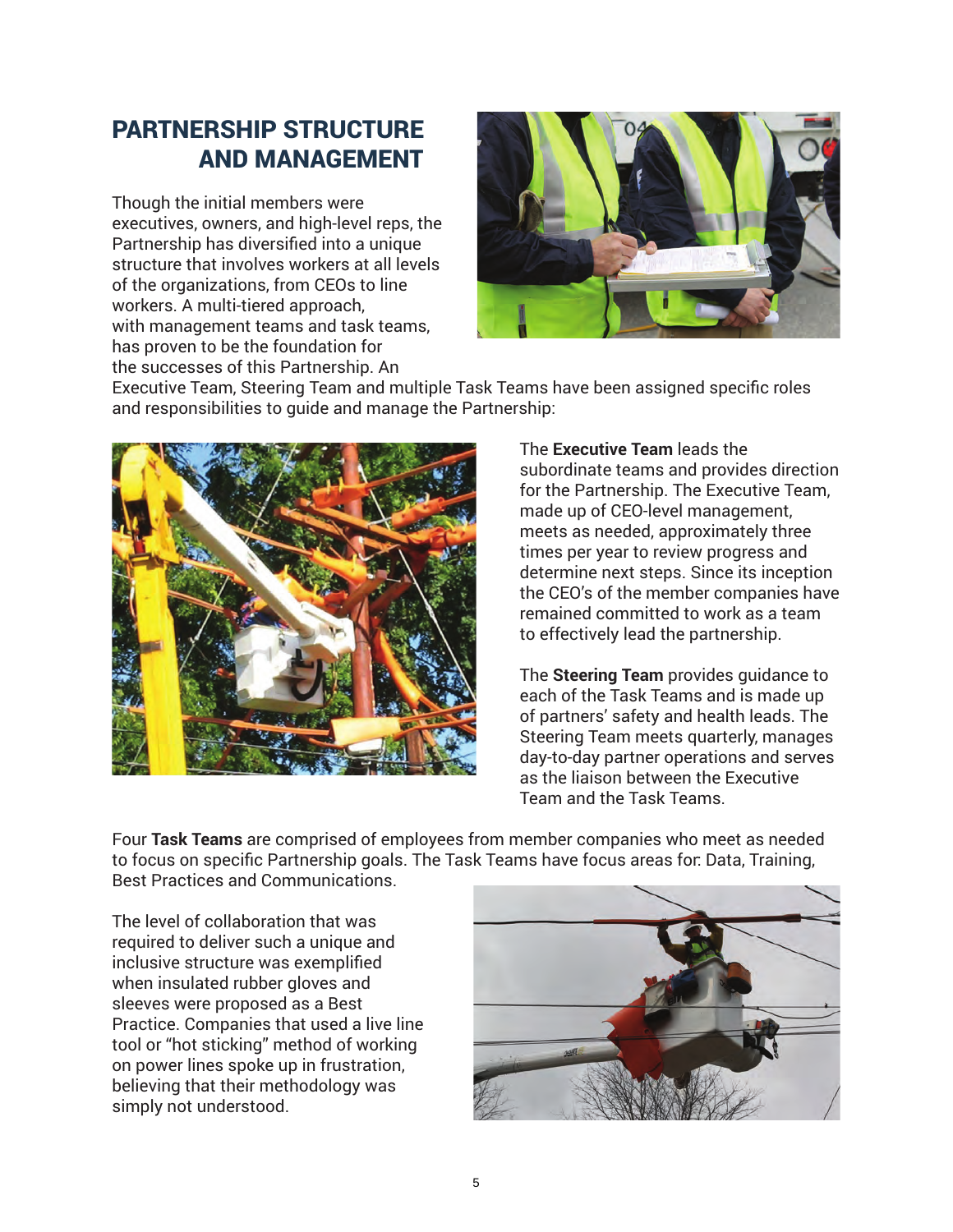Steve Cavanaugh, Vice President of Corporate Safety for the MYR Group, Inc., was chairman of the Best Practices Task Team at the time, and recalls it this way:

> *"We thought maybe there was something there we didn't know so we asked for a demonstration of live line tool methods. Two partner companies donated equipment and crews and we set up time at the Northwest Line JATC Training Center in Oregon. The turn-out was huge, industry and Partnership people, union and senior leadership all came out to witness the demo and review the tape we made. The discussion was thorough and intense and, at the end, everyone agreed that insulated rubber gloves and sleeves would be value added to the safety of the workers."*

As a result, the partnership members collaborated to create consistent best practices for live line tool work methods.

This type of curiosity-driven, open-minded exploration of opinions and best practices has been key to building trusting relationships among competitors across the industry. As a result, occupational deaths for line workers have been reduced dramatically. Rates continue to decline and remain at an all-time industry low.



# SUCCESSFUL IMPACT:

## **Reduced Injuries and Illnesses**

Each of our nation's line workers makes a vital contribution to public safety, working at great heights and in sometimes dangerous conditions to ensure that all Americans have access to safe and reliable electricity. Fewer occupational injuries and fatalities mean that more hardworking, dedicated line workers can be active members of their workplaces, families, and communities. In addition, partner organizations suffer from fewer work stoppages and fewer workers' compensation expenses.

Common goals, the analysis of incident and injury data for causal factors, and implementing Best Practices have all been critical in the notable decrease in injury and illness rates. The contractor partners' Days Away, Restricted and Transferred (DART) rate decreased dramatically from 3.21 in 2005, the first full year of the Partnership, to 1.15 in 2013. In addition, the contractor partners' Total Case Incidence Rate (TCIR) also decreased from 5.18 in 2005 to 2.19 in 2013.

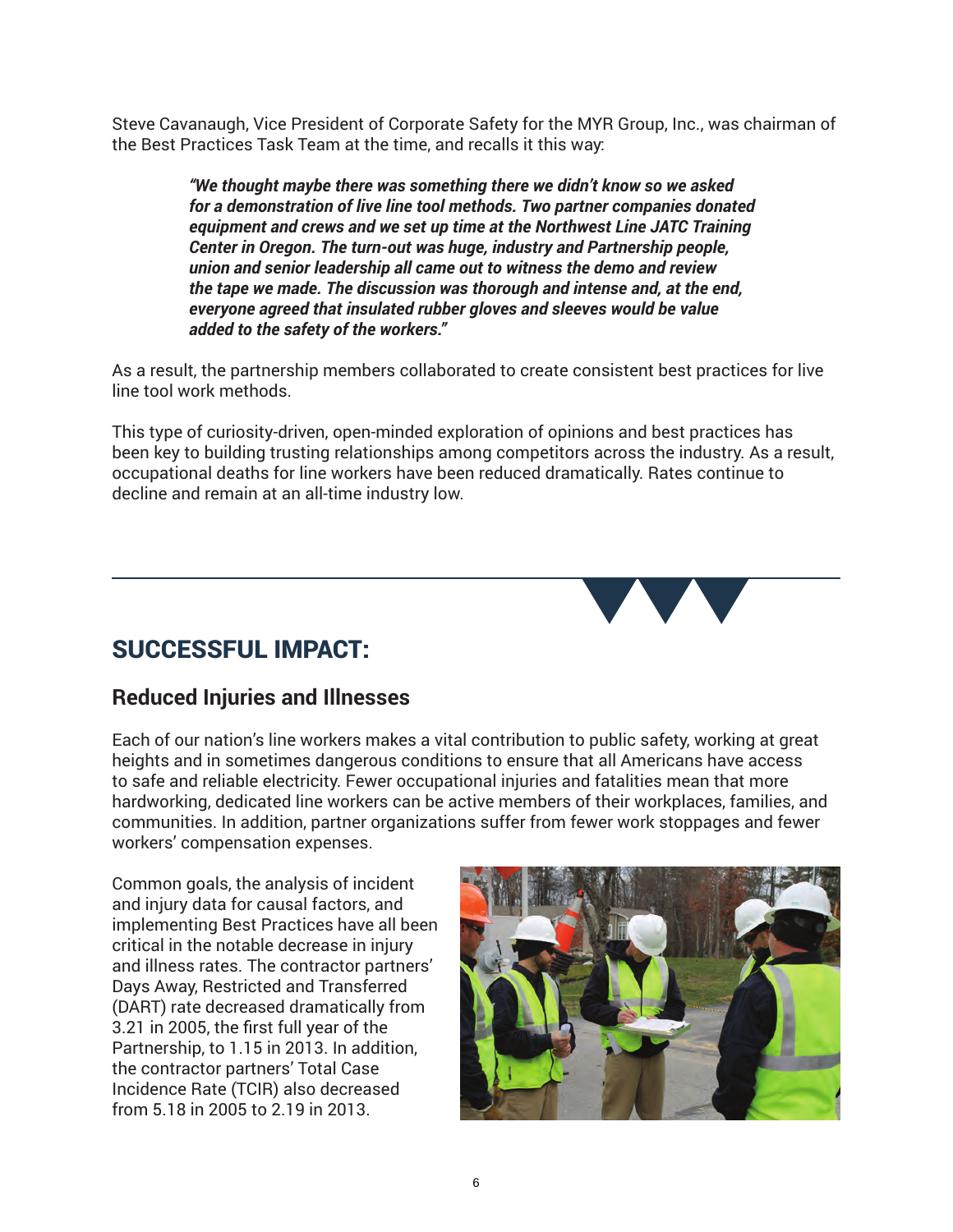| The chart below reflects the contractor partners' average TCIR and DART rates from 2005 |
|-----------------------------------------------------------------------------------------|
| to 2015 in comparison to the Bureau of Labor Statistics (BLS) rates for the electrical  |
| transmission and distribution industry (NAICS 237130) (SIC 1623):                       |

| <b>YEAR</b>                                                    | <b>HOURS</b> | <b>TOTAL</b><br><b>CASES</b> | <b>TCIR</b> | # of DAYS AWAY<br><b>FROM WORK</b><br><b>RESTRICTED &amp;</b><br><b>TARNSFERRED</b><br><b>ACTIVITY CASES</b> | <b>DART</b> |
|----------------------------------------------------------------|--------------|------------------------------|-------------|--------------------------------------------------------------------------------------------------------------|-------------|
| 2005                                                           | 52,395,866   | 1,357                        | 5.18        | 840                                                                                                          | 3.21        |
| 2006                                                           | 55,907,278   | 1,419                        | 5.08        | 812                                                                                                          | 2.90        |
| 2007                                                           | 57,026,819   | 1,236                        | 4.33        | 626                                                                                                          | 2.20        |
| 2008                                                           | 56,474,272   | 1,142                        | 4.04        | 511                                                                                                          | 1.81        |
| 2009                                                           | 44,504,692   | 658                          | 2.96        | 313                                                                                                          | 1.41        |
| 2010                                                           | 42,634,700   | 676                          | 3.17        | 310                                                                                                          | 1.45        |
| 2011                                                           | 52,146,134   | 673                          | 2.58        | 364                                                                                                          | 1.40        |
| 2012                                                           | 64,344,895   | 832                          | 2.59        | 445                                                                                                          | 1.38        |
| 2013                                                           | 69,561,958   | 763                          | 2.19        | 401                                                                                                          | 1.15        |
| 2014                                                           | 64,492,853   | 753                          | 2.34        | 429                                                                                                          | 1.33        |
| 2015                                                           | 69,395,665   | 657                          | 1.89        | 344                                                                                                          | 0.99        |
| <b>OSP's FIVE YEAR RATE (2009-2015)</b>                        |              | 2.70                         |             | 1.36                                                                                                         |             |
| <b>BLS AVERAGE for YEAR: 2015</b><br><b>NAICS:</b><br>2371XX** |              | 2.9                          |             | 1.7                                                                                                          |             |



# **Reduced Fatalities**

Through analysis of incident data and causal factors, the partners focused on reducing fatalities caused by electrocution from contact. The number of fatalities between 2004 and 2013 declined from a high of 11 in 2004 to one (electrocution) in 2013.

As we move forward, our goal is to always be moving toward zero.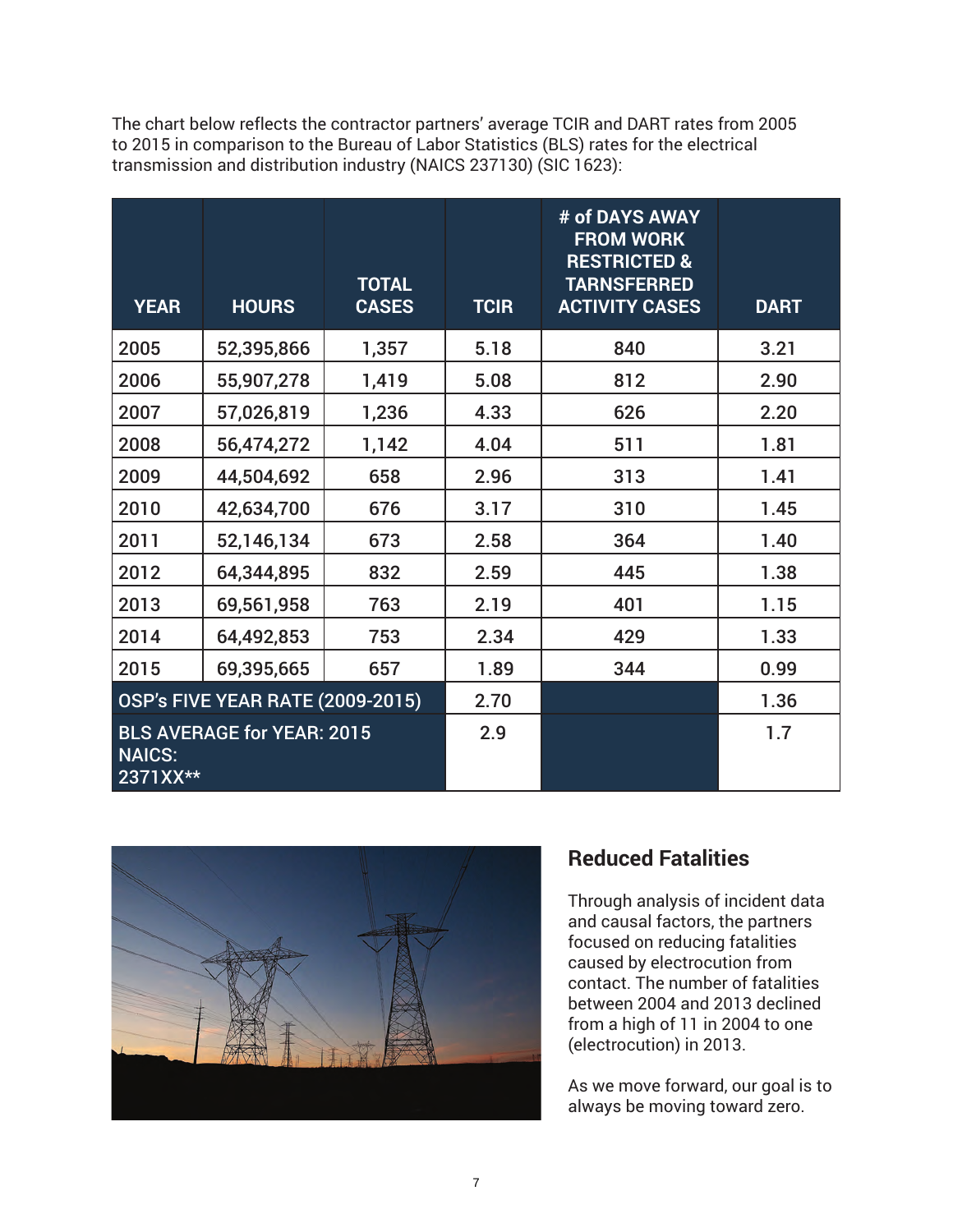## **Partnership-Developed Training Courses**

The focus on collaboration also led to the successful development and implementation of OSHA's first industry-specific 10-hour training program for line workers. With a continued focus on eliminating injuries and illness, this 10-hour program is available to all line workers at IBEW training centers and is required training in California. Those who successfully complete the program receive an OSHA 10-Hour Construction card with the Partnership logo.

| <b>Partnership Training Summary 2005-2013</b>                                    |         |  |  |  |
|----------------------------------------------------------------------------------|---------|--|--|--|
| Training sessions conducted by the partners                                      | 8,052   |  |  |  |
| Employees trained $-10$ -hour                                                    | 78,202  |  |  |  |
| Training hours provided to employees                                             | 874,474 |  |  |  |
| <b>Supervisors or managers trained</b>                                           | 11,352  |  |  |  |
| Training hours provided to supervisors,<br>managers, foremen and general foremen | 241,871 |  |  |  |

Noting the critical role of supervisors and management in creating and sustaining safer teams, the Partnership also collaborated with OSHA on an ET&D 20-hour supervisory leadership program. With a focus on the latest knowledge and skills development as well as the importance of management support as it relates to implementation, the Partnership also offers quarterly refresher training programs.



## **Best Practices**

To achieve the Partnership's goals of reducing injuries, illnesses and fatalities, and to raise safety awareness throughout the ET&D industry, the partners developed 14 Best Practices. A Best Practice is a process or method that can be applied throughout the electrical industry that will assist the Partnership companies in reducing the frequency of incidents.

#### **Best Practice #1:** Administrative Controls

In order to address injuries due to improper job planning and risk assessment, this Best Practice requires pre-planning to begin at the pre-bid meeting and preliminary job site analysis to include the gathering of all relevant information needed to make a full risk assessment. This also suggests working on de-energized conductors and equipment whenever possible.

#### **Best Practice #2:** Pre-Use Inspection of Rubber Protective Equipment

To avoid injuries due to worn, damaged or contaminated insulating equipment, all uniform components are to be inspected prior to use and removed from service if any defect is found.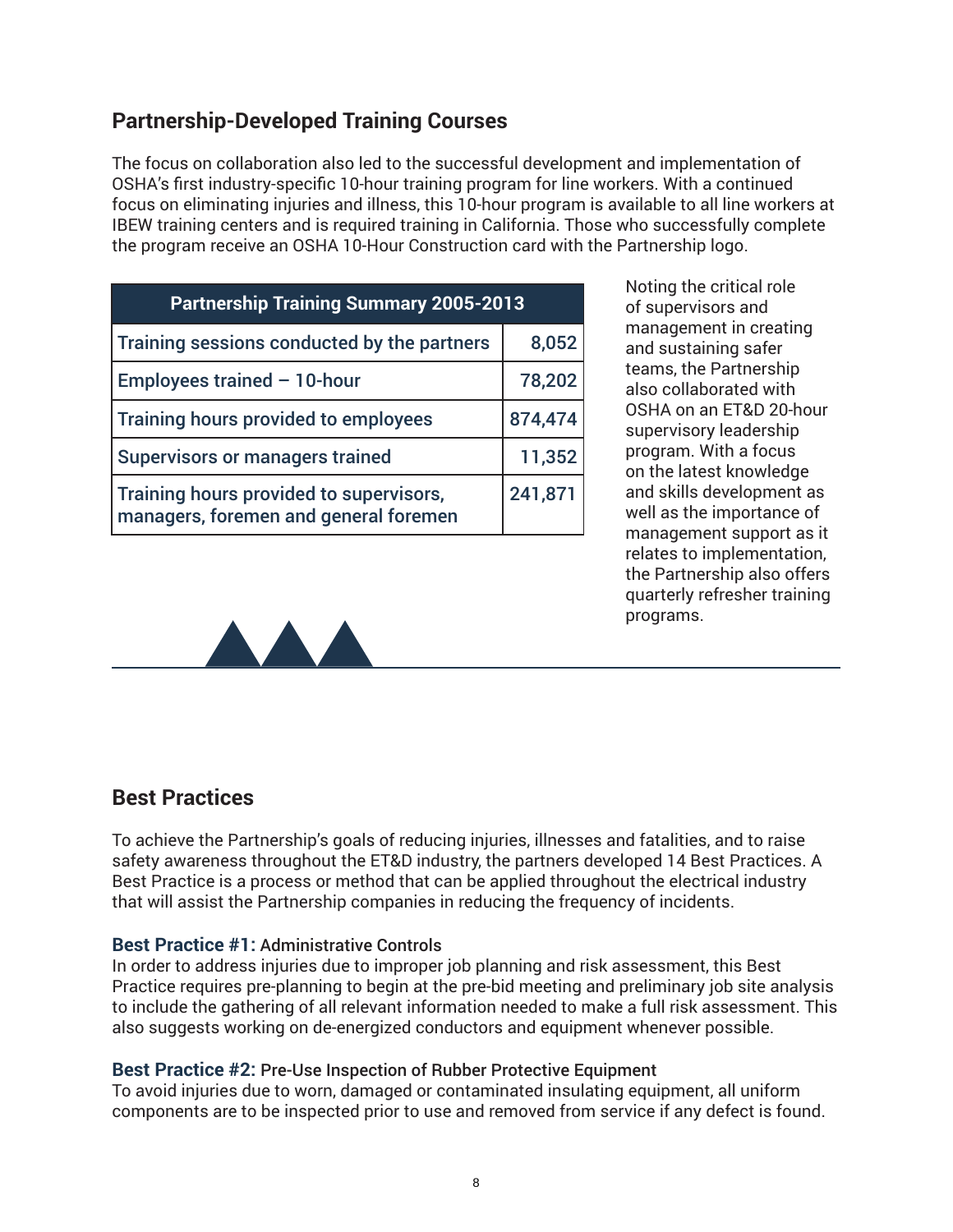#### **Best Practice #3:** Job Briefings

Held at the project location at the beginning of each work shift, as work tasks or conditions change, and as additional personnel arrive on the job site, this Best Practice provides a standard methodology for sharing key information including hazards, protective equipment to be used, emergency response information and more.

#### **Best Practice #4:** Qualified Observer

Injuries caused by unrecognized hazards and changes in work conditions can be offset or eliminated by the use of a qualified observer. These well-informed crew members ensure clearances are maintained, proper equipment is used, and effective cover-up is installed. This Best Practice also outlines the criteria of a Qualified Observer.

#### **Best Practice #5:** Insulate & Isolate Safety Performance Check

To ensure compliance with Isolate and Insulate procedures, this Best Practice requires a safety review process that includes assurances that company safety rules and proper cover-up procedures are being followed.

#### **Best Practice #6:** Cradle-to-Cradle Use of Insulating Rubber Gloves and Sleeves

Insulated gloves and sleeves are proven methods for reducing electrical contact injuries and fatalities. This Best Practice details the use of such PPE including when it is to be used and the requirements for the gloves and sleeves utilized while working from an aerial platform.

#### **Best Practice #7:** Lock-to-Lock Use of Insulating Rubber Gloves and Sleeves

As with the Cradle-to-Cradle use of insulated gloves and sleeves, the same equipment used while working on pad mounted equipment from prior to unlocking until relocking has been proven to reduce electrical contact injuries and fatalities.

**Best Practice #8:** Insulate & Isolate for the Live Line Tool Method on Distribution Lines When working on energized lines, it's critical that workers are qualified and using proper equipment from insulated gloves and sleeves to rubber blankets, line hose, hoods and more. Moreover, remaining physically separated, electrically and mechanically, from the lines and at a safe perimeter to avoid the effects of induction can eliminate contact and electric arc flash injuries.



**Best Practice #9:** Rubber Insulating PPE for the Live Line Tool Method on Distribution Lines Specific to workers utilizing the "live line tool work method" or "hot sticking," this Best Practice details the use of purpose-built insulating tools to avoid direct contact with energized equipment.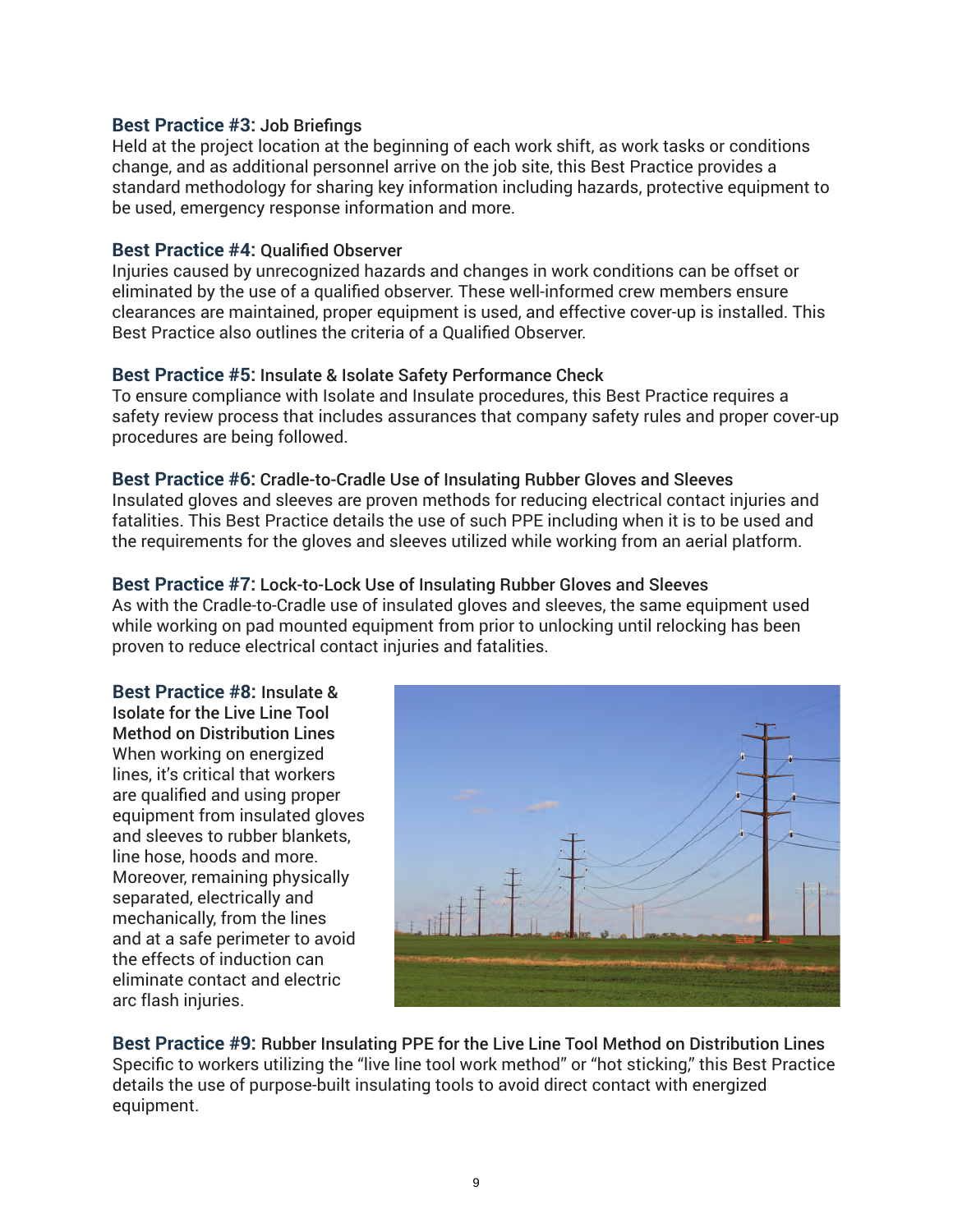#### **Best Practice #10:** Safety at Heights – Lattice Towers

When working on lattice structures, it is critical that fall hazards are assessed, including a full identification of the tasks to be performed as well as suitable anchorage points for those tasks; that proper 100 percent Fall Protection Equipment from ascent to descent and throughout the job is utilized; and that rescue procedures are proactively addressed.

#### **Best Practice #11:** Safety at Heights – Wood Poles

This Best Practice outlines the use of 100 percent Fall Protection Equipment from ascending to descending and all points between such that an employee cannot fall more than two feet. It is also important that each structure be inspected prior to climbing and that rescue procedures are proactively addressed.

# **Best Practice #12:** Insulate & Isolate Techniques for the Rubber Glove Method

Through the use of protective equipment and appropriate I&I procedures, this Best Practice ensures the safety of qualified line workers using the rubber glove method while working on energized lines and equipment.

**Best Practice #13:** Rubber Insulating PPE – for Live Line Tool Method on Distribution Lines Addressing the safety of power-line workers using the "live line tool work method" or "hot sticking," maintaining a Minimum Approach Distance (MAD) will prevent electrical contact injuries and fatalities. This Best Practice also details when it is safe for a worker to remove rubber insulating gloves and sleeves.

#### **Best Practice #14:** Information Transfer

Not all hazards are anticipated. By sharing information between Contractors and Host Employers, we can ensure that the most up-to-date information about a work site is known to all who might come into contact with it.

# COMMUNICATIONS TOOLS

## **Partnership Safety Video**

The Communications Task Force created a two-minute video promoting the value of safe and healthful workplaces, and the partners' commitment to worker safety across the ET&D industry, regardless of their participation in the Partnership. Find the video at www.powerlinesafety.org.

## **Best Practices Mobile App**

Taking advantage of the ubiquitous smart phones, the ET&D Partnership launched an app in 2016 which features the 14 Partnership-developed Best Practices, ET&D Partnership news updates, and other relevant topics. The app is available through the ET&D Partnership Website, Apple's Store and Google Play.

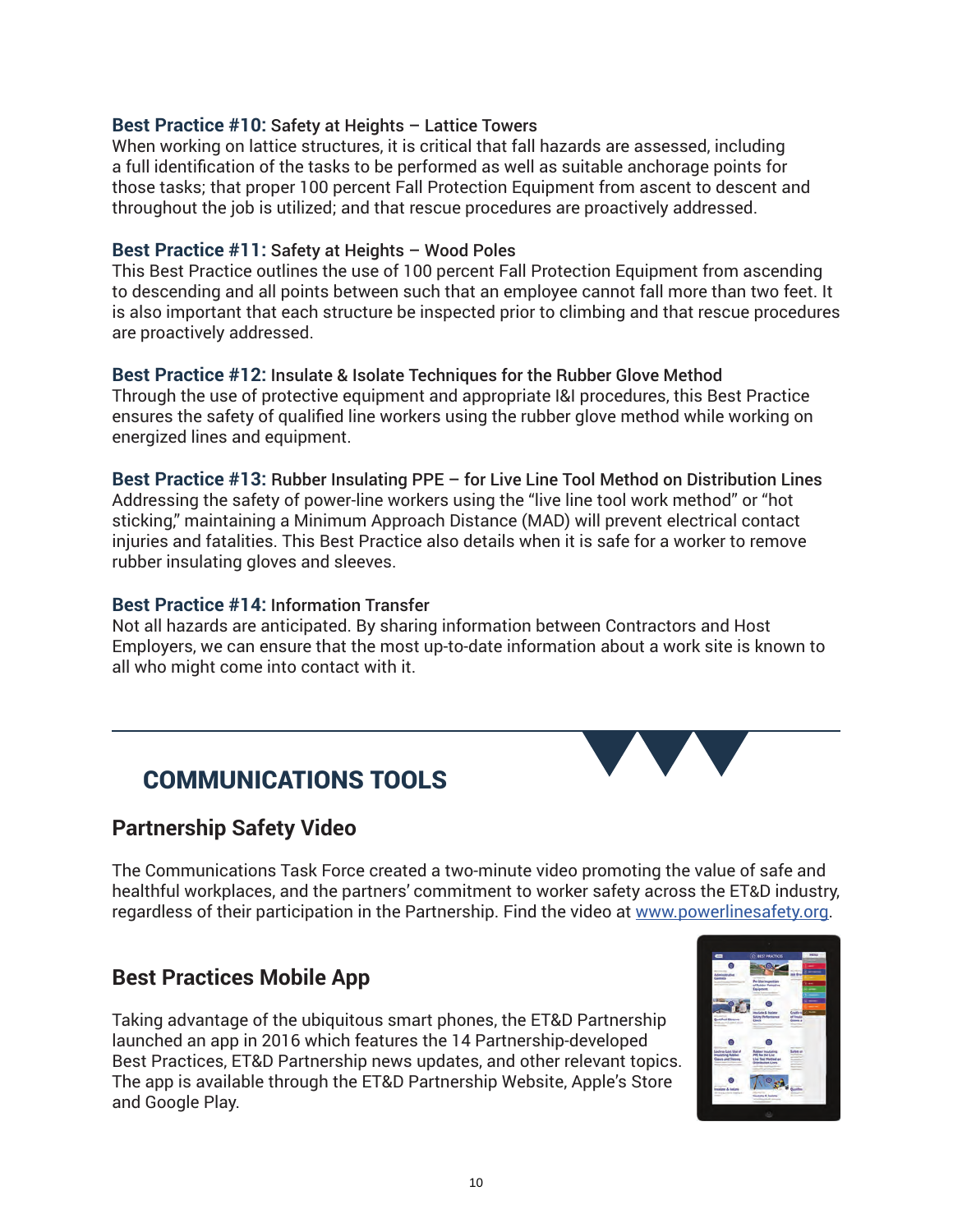## **National Safety Stand Down**

In 2012, the partners established a national Electrical Safety Stand Down, a time when electrical transmission and distribution industry employees participated in safety education activities at locations across the nation. 40,000 wallet cards displaying the Best Practices were distributed to stand down attendees.



# INTO THE FUTURE

The Partnership continues to meet and thrive, not just to share the Best Practices already created, but to continue exploring ways to make the industry even safer. New strategies were added to the renewal agreement that will enable the Partnership to better identify the effectiveness of Best Practices implementation and use by workers.

"In our connected world, the electric transmission and distribution industry is only getting more complex with higher expectations of improved reliability, new energy sources and expanding technology that the electrical workers must safely operate," said Robert S. Coates, Jr., Vice President of Safety at Eversource Energy, representing EEI. "The foundation of knowledge sharing and innovations with our industry partners, be they competitors, regulators, labor or industry associations, has enabled us to shape industry safety regulations and practices to prevent injuries while sustaining and improving reliability for the customers we serve. We truly are safer and stronger as one than individual competitors or companies."

Other projects in consideration include creating a reporting system to capture near misses in the field and translating training materials into languages more familiar to non-native speakers. There is also movement toward creating information and safety training for OSHA



field personnel in the ET&D industry with topics including power restoration and storm work.

All of this was achieved with the help of focus groups of line workers from around the country who were working for contractors in the Partnership. With the input of these focus groups, successful training programs and best practices were developed and implemented and an attitude towards increased safety on the job took precedence.

With our social media presence and coverage in industry publications, the Partnership continues to expand awareness of safety practices and training opportunities. By combining awareness, accessibility, and informed buy-in across the industry, the Partnership is confident that its significant progress over the last 12 years will not only continue, but be an inspiration to other industries seeking innovative ways to keep their workers safe and healthy.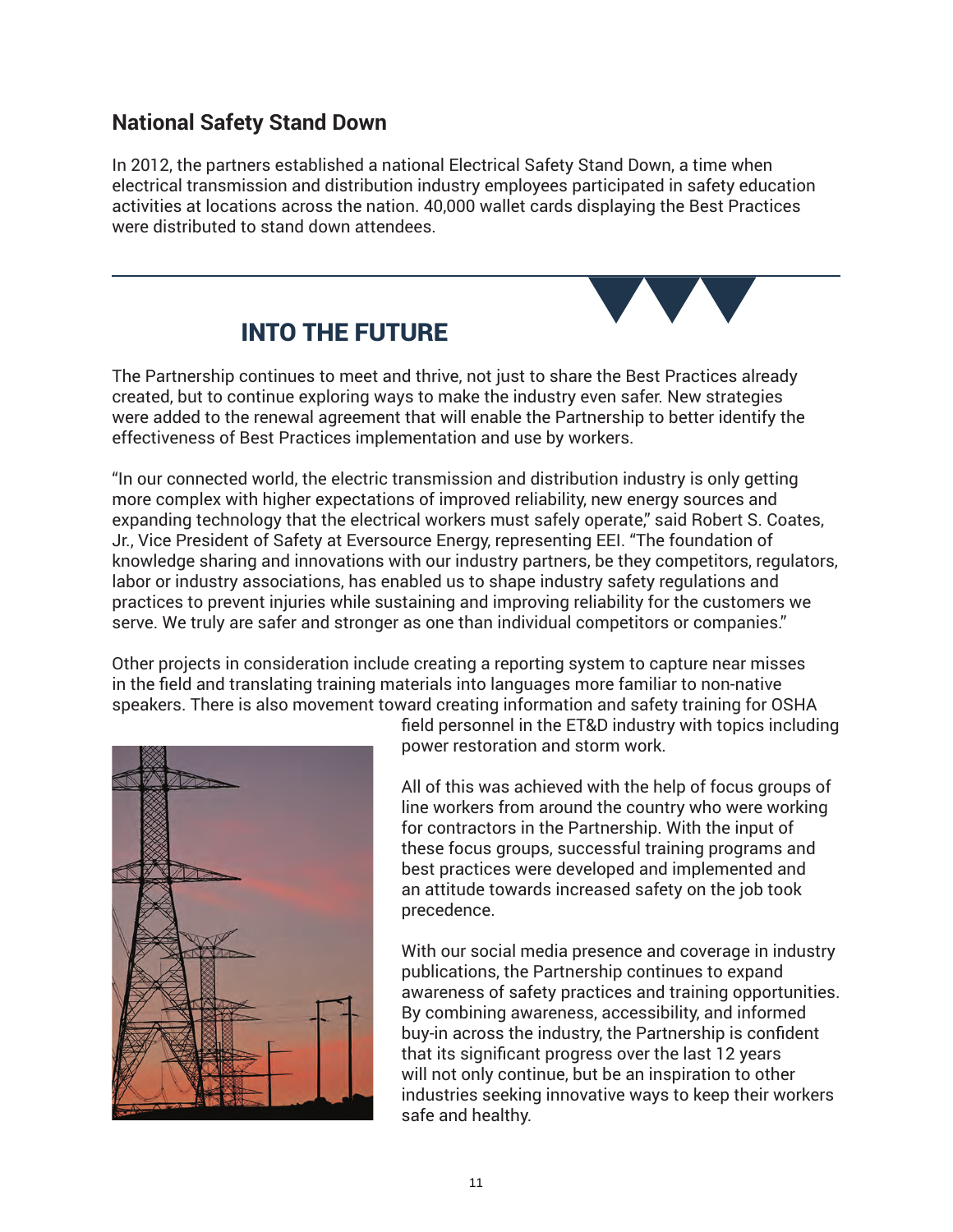# **Injury and Illness Rate Reduction**